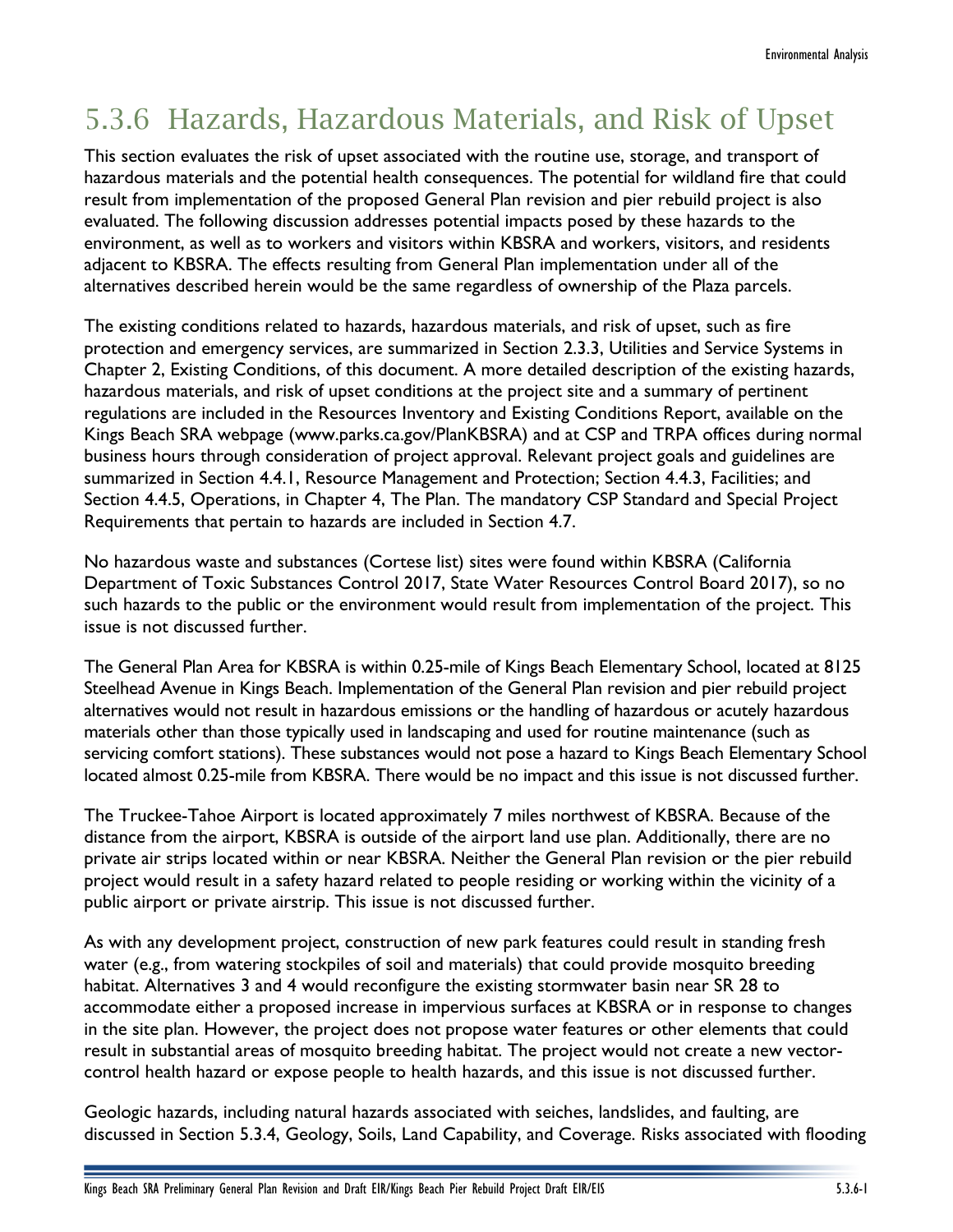are discussed in Section 5.3.7, Hydrology and Water Quality. Impacts on fire protection services are addressed in Section 5.3.10, Public Services and Utilities.

# Environmental Impacts and Mitigation Measures

# Analysis Methodology

This impact analysis involved a review of applicable laws, permits, and legal requirements pertaining to hazards and hazardous materials. Within this framework, existing on-site hazardous materials and the potential for other safety or hazardous conditions were reviewed based on a site reconnaissance, publicly available hazard and hazardous materials information, site/location and cleanup status information, and other available information. The impact analysis considered potential for changes in the nature, extent, and presence of hazardous conditions to occur on site as a result of project construction and operation, including increased potential for exposure to hazardous materials and hazardous conditions. Potential for hazards and hazardous conditions were reviewed in light of existing hazardous materials management plans and policies, emergency response plans, and applicable regulatory requirements.

# Significance Criteria

Significance criteria for determining impacts to hazards, hazardous materials, and risk of upset are summarized below.

# CEQA Criteria

Based on Appendix G of the State CEQA Guidelines, impacts to hazards, hazardous materials, and risk of upset would be significant if the project would:

- create a significant hazard to the public or the environment through the routine transport, use, or disposal of hazardous materials;
- create a significant hazard to the public or the environment through reasonably foreseeable upset and accident conditions involving the release of hazardous materials into the environment;
- impair implementation of, or physically interfere with, an adopted emergency response plan or emergency evacuation plan; or
- expose people or structures to a significant risk of loss, injury, or death involving wildland fires, including where wildlands are adjacent to urbanized areas or where residences are intermixed with wildlands.

# TRPA Criteria

The Human Health and Risk of Upset criteria from the TRPA Initial Environmental Checklist were used to evaluate the impacts relative to hazards, hazardous materials, and risk of upset. Impacts would be significant if the project would:

- involve a risk of an explosion or the release of hazardous substances including, but not limited to, oil, pesticides, chemicals, or radiation in the event of an accident or upset conditions;
- interfere with an emergency evacuation plan;
- create a health hazard or potential health hazard (excluding mental health); or
- expose people to potential health hazards.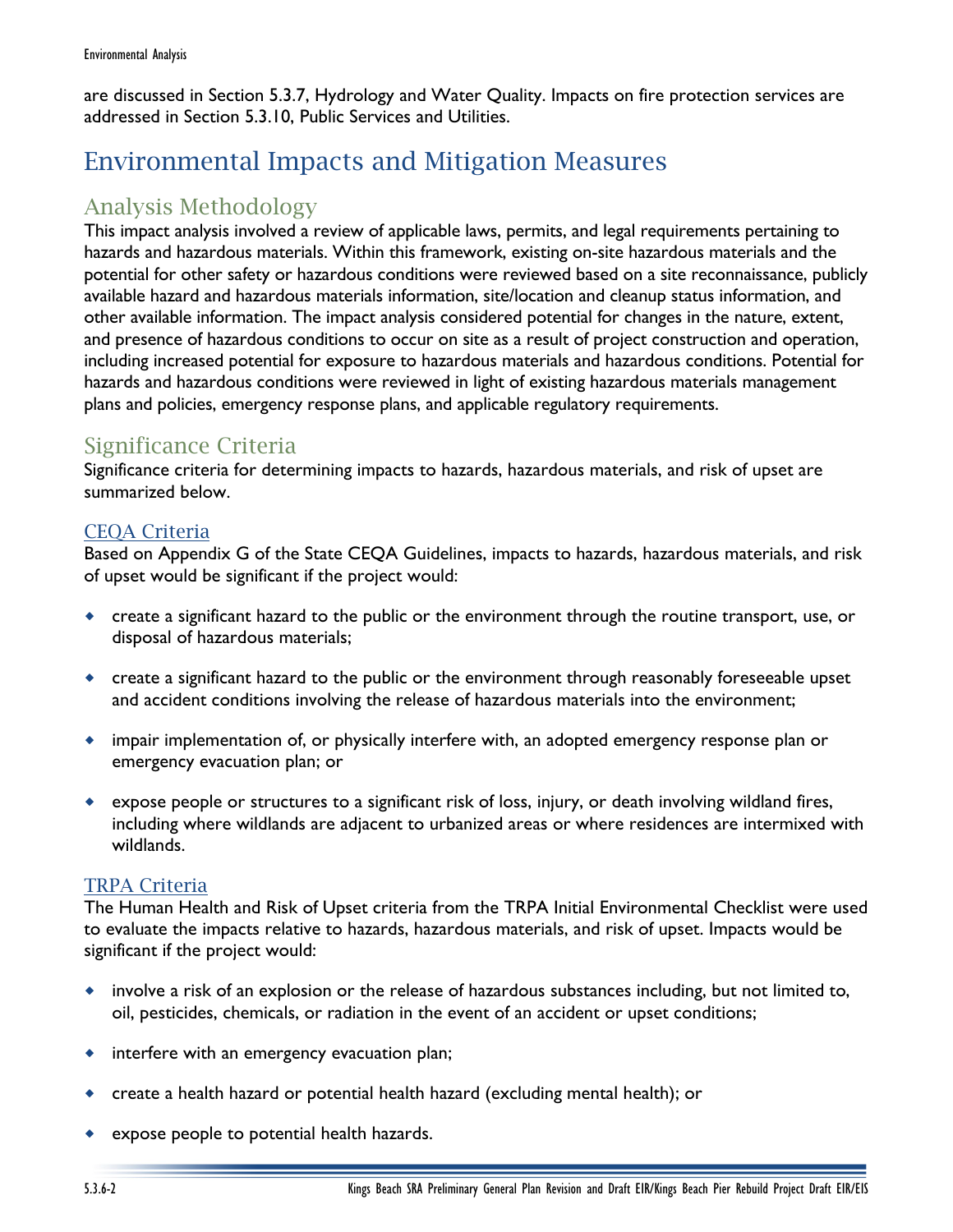# Environmental Impacts

# Impact 5.3.6-1: Expose the public or environment to hazards because of the routine use, storage, or transport of hazardous materials or from accidental release or upset

Implementation of Alternatives 2 through 4 would involve the storage, use, and transport of hazardous materials and could result in accidental release of hazardous materials during construction of new facilities or the pier at KBSRA. During operation of Alternatives 2 through 4, future use and storage of hazardous materials would include fertilizers and pesticides typically used for landscaping and household cleaners that would be used for routine maintenance. The on-site concessionaire would also continue to conduct refueling at the site consistent with existing conditions. Each of these alternatives would be required to implement and comply with existing hazardous materials regulations as well as state regulations, mandatory CSP Standard and Special Project Requirements (see Section 4.7), and Department Operations Manual (DOM) policies related to hazardous materials to reduce the potential for exposure of the public or environment to hazards resulting from routine use, storage, or transport of hazardous materials or from accidental release or upset. Construction activities to remove and rebuild the pier would also implement marine best management practices (BMPs) that would help protect the public or the environment from accidental release or upset conditions. For these reasons, this impact would be **less than significant** for the action alternatives. Because no action would occur under Alternative 1, the no project alternative, it would have **no impact**.

# Alternative 1: No Project

## General Plan Revision

Because the 1980 General Plan Development Plan would remain unchanged and no upland improvements would be made under the No Project Alternative, there would be no change in the potential to create significant hazards to the public or environment through the routine transport, use, and disposal of hazardous materials or from reasonably foreseeable upset and accident conditions and therefore there would be **no impact**.

## Pier Rebuild Project

Because the existing Kings Beach pier would remain and there would be no other improvements under the No Project Alternative, there would be no change in the potential to create significant hazards to the public or environment through the routine transport, use, and disposal of hazardous materials or from reasonably foreseeable upset and accident conditions and therefore there would be **no impact**.

# Alternative 2: Eastern Pier Alternative (Proposed Project)

### General Plan Revision

Implementation of the Alternative 2 General Plan revision allows for the addition of new facilities or renovation of existing facilities at KBSRA. Chemicals could be used in limited quantities for landscape maintenance and cleaning during operations at KBSRA under the General Plan revision. The construction activities associated with implementation of the General Plan revision may involve vegetation removal, grading, excavation, and temporary stockpiling of soils. In addition, construction activities would involve on-site staging of construction equipment and vehicles and constructionrelated vehicle trips. Potential construction activities for new buildings and structures at KBSRA, including the administrative office, comfort stations, beach access ramps, new nature play area, and relocated half basketball court, would require the use of certain potentially hazardous materials such as fuels, oils, paints, and solvents. These materials would generally be used for excavation equipment and other construction equipment and would be contained within vessels engineered for safe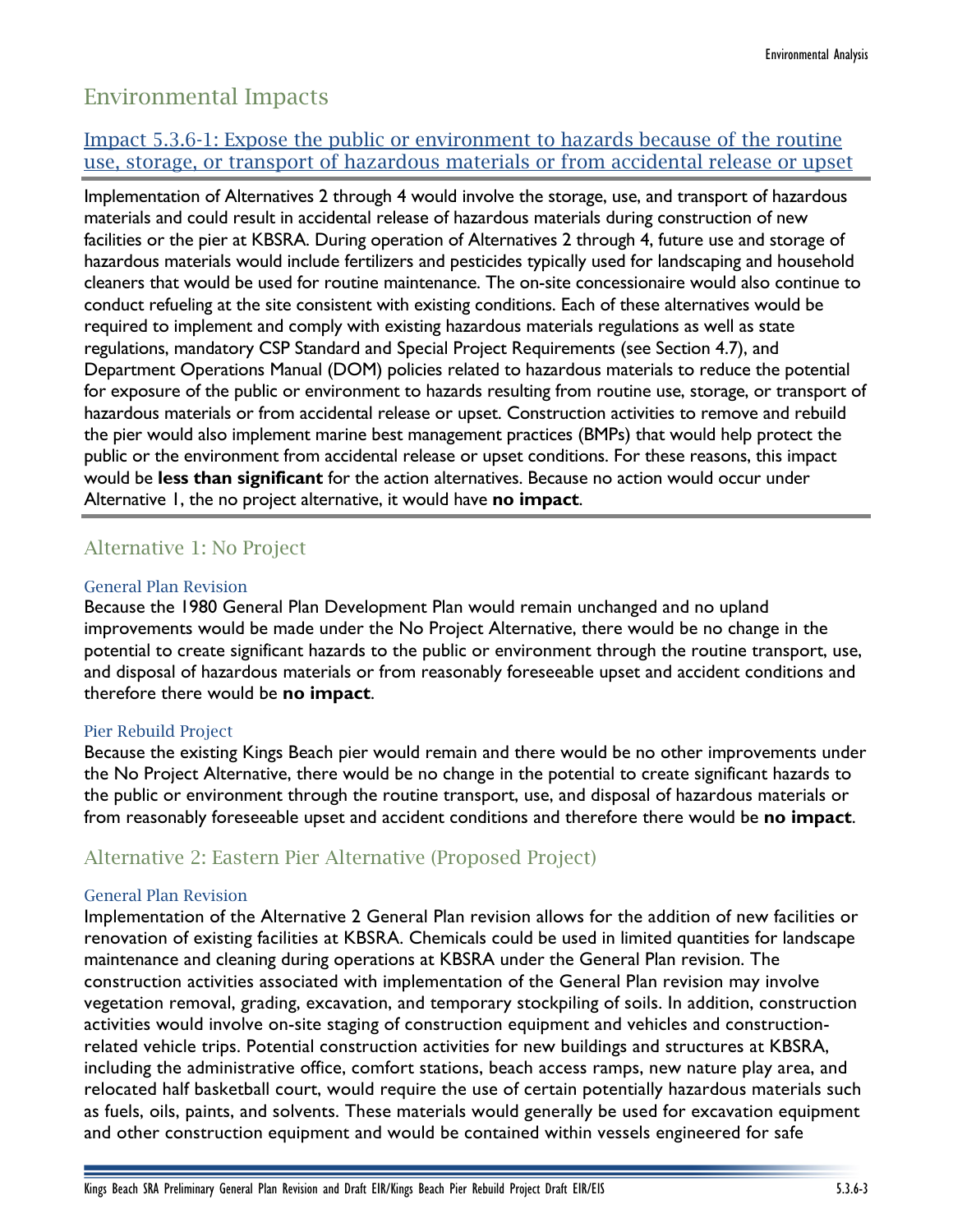storage. Paint would be used on new buildings. Spills during on-site fueling of equipment or upset conditions (i.e., puncture of a fuel tank through operator error or slope instability) could result in a release of hazardous materials into the environment. Storage of large quantities of these materials during construction is not anticipated. However, accidental release of these materials could result in an adverse effect.

CSP and its construction contractors would be required to use, store, and transport hazardous materials in accordance with local, state, and federal regulations, including Cal/OSHA and Department of Toxic Substance Control requirements and manufacturer's instructions. Transportation of hazardous materials on area roadways is also regulated by the California Highway Patrol and the California Department of Transportation (Caltrans). Construction activities that would use hazardous materials on site would be required to obtain any required permits and comply with appropriate regulatory agency standards including 22 California Code of Regulations (CCR) Chapter 20 and 24 CCR Chapter 31B, designed to ensure proper use and storage and avoid hazardous materials releases. Compliance with these state hazardous materials regulations provide for safe handling, transport, and storage to avoid accidental release of hazardous materials. Section 60.1.6 of the TRPA Code of Ordinances (TRPA Code) requires the handling, transport, use, or storage of toxic or hazardous materials to comply with applicable requirements of state and federal law regarding spill prevention, reporting, recovery, and cleanup. Sections 60.1.7 and 60.1.8 of the TRPA Code regulate the use of pesticides and fertilizers in the Tahoe Basin. Chemicals used for landscape maintenance at KBSRA, such as fertilizers and pesticides, and cleaning products used for maintenance would be used in limited quantities, in accordance with instructions provided by the manufacturer and in compliance with TRPA Code.

The policies in the DOM Chapter 0800, Hazardous Materials, would also be implemented with the Alternative 2 General Plan revision. These policies would apply to construction activities and operations at KBSRA and focus on safe and healthful working conditions for employees, address hazardous spills, and require employee training on hazardous materials handling, spill prevention, and release reporting.

During construction activities, CSP and its contractors would also be required to implement the mandatory CSP Standard and Special Project Requirements (see Section 4.7), tailored specifically for the proposed project. The CSP Standard and Special Project Requirements include inspecting equipment for leaks prior to and during construction activities, containment and disposal of contaminate water or other hazardous substances, and preparation of a Storm Water Pollution Prevention Plan (SWPPP). The SWPPP would require the implementation of a hazardous materials Spill Prevention and Control Plan (SPCP), which would reduce the potential of directly and indirectly affecting water quality through construction-related hazardous material spills. The SPCP would provide protection to on-site workers, the public, and the environment from accidental leaks or spills of vehicle fluids or other potential contaminants during construction. Additionally, CSP and/or its contractor would designate and/or locate staging and stockpile areas within an existing maintenance yard area or existing paved areas, such as a parking lot, to prevent leakage of oil, hydraulic fluids, etc. into native vegetation, drainages, or Lake Tahoe. Potential impacts on water quality from construction impacts and associated with use of hazardous materials are also addressed in Impact 5.3.7-1 in Section 5.3.7, Hydrology and Water Quality, these marine BMPs are incorporated into the project design and would be enforced through the Clean Water Act Section 401 certification process.

Because the use of hazardous materials in project construction and operation would be typical for recreation land uses, and because the project would be required to implement and comply with existing federal, state, and local hazardous materials regulations, CSP Standard and Special Project Requirements,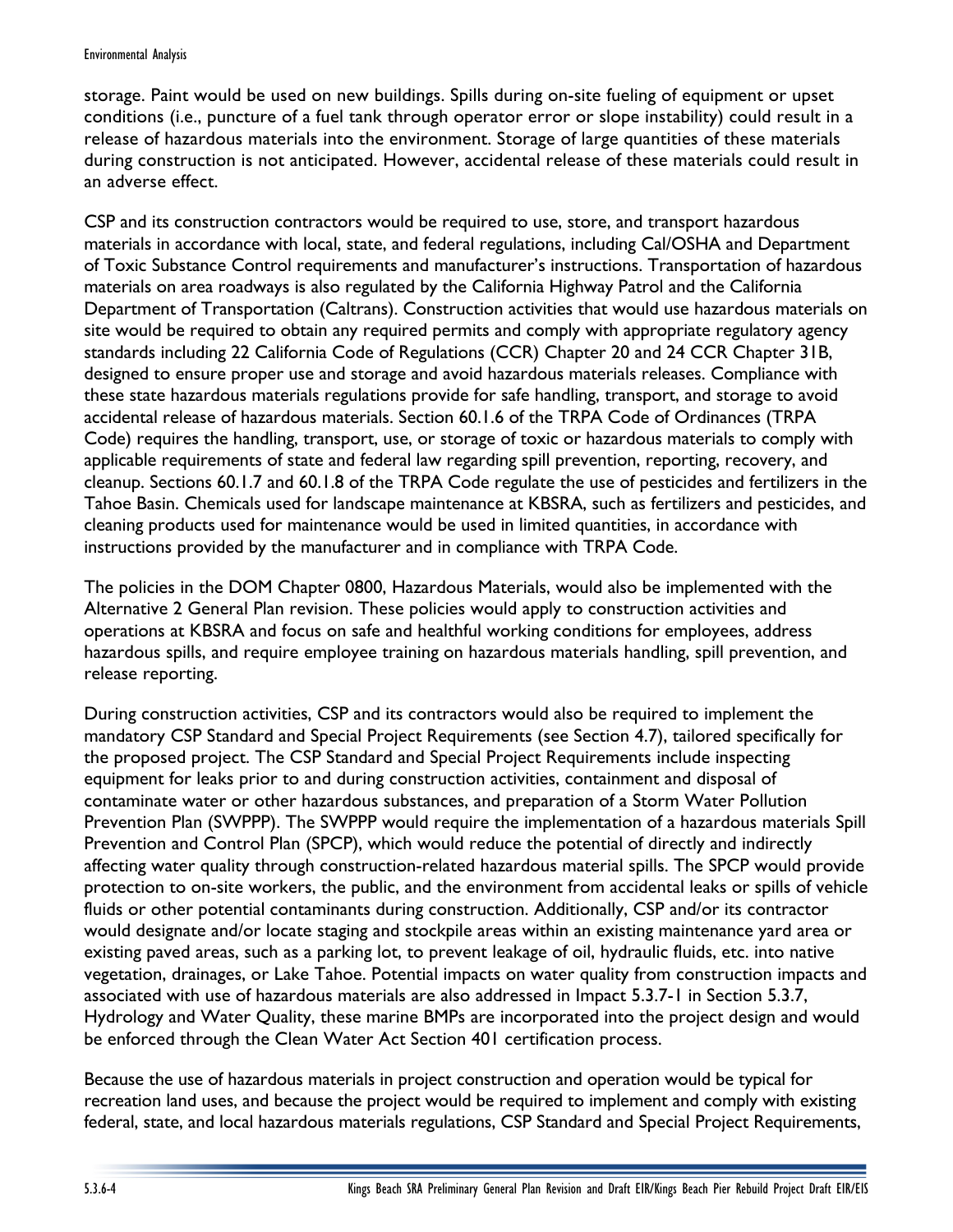and DOM policies related to hazardous materials, the project would not create significant hazards to the public or environment through the routine transport, use, and disposal of hazardous materials or from reasonably foreseeable upset and accident conditions. This impact would be **less than significant**.

#### Pier Rebuild Project

Implementation of the Alternative 2 pier rebuild project would result in removal of the existing pier and construction of a new pier at the eastern end of KBSRA. The pier would be constructed by a floating or amphibious barge during the winter season (October to May). Amphibious barges can be driven out of the lake to refuel equipment. If a floating barge is used, as would be needed for construction of the pier during a high-water year, fuel would be transferred in containers for refueling. As required by the Standard Project Requirements in Section 4.7, CSP would be required to prepare a SWPPP and SPCP, which includes a requirement for maintaining a spill kit, with containment vessel, on site. Thus, any barge used for construction would carry a spill containment kit.

Turbidity curtains would be used during piling removal and installation of new piles to minimize water quality impacts from suspended sediment. Turbidity curtains are a standard BMP requirement for construction or operational activity conducted in the backshore, foreshore, and some nearshore areas of Lake Tahoe (TRPA 2014:8-63). If drilling is required for pile installation, a caisson would be used to isolate the drilling site and protect water quality. (A caisson is a BMP that is defined as a retaining structure in which the water can be pumped out to create a dry work environment.) As further discussed in Impact 5.3.7-1 in Section 5.3.7, Hydrology and Water Quality, these marine BMPs are incorporated into the project design and would be enforced through the Clean Water Act Section 401 certification process.

For the reasons described above for the Alternative 2 General Plan revision, including implementation and compliance with relevant regulations, policies, and CSP Standard and Special Project Requirements, the Alternative 2 pier would not create significant hazards to the public or environment through the routine transport, use, and disposal of hazardous materials or from reasonably foreseeable upset and accident conditions. This impact would be **less than significant**.

# Alternative 3: Central Pier Alternative

### General Plan Revision

Hazardous materials impacts from implementation of Alternative 3 would be similar to those of Alternative 2 because the park amenities for each alternative are substantially similar. For these reasons and those described above for Alternative 2, including implementation and compliance with relevant regulations, policies, and CSP Standard and Special Project Requirements, the Alternative 3 General Plan revision would not create significant hazards to the public or environment through the routine transport, use, and disposal of hazardous materials or from reasonably foreseeable upset and accident conditions. This impact would be **less than significant**.

#### Pier Rebuild Project

Hazardous materials impacts resulting from the Alternative 3 pier rebuild would be similar to those of Alternative 2, described above, because the central pier alternative would include a similar-sized pier with the same associated components as proposed for the eastern pier. For these reasons as well as those described above for Alternative 2, including implementation and compliance with relevant regulations, policies, and CSP Standard and Special Project Requirements, the Alternative 3 central pier would not create significant hazards to the public or environment through the routine transport, use, and disposal of hazardous materials or from reasonably foreseeable upset and accident conditions. This impact would be **less than significant**.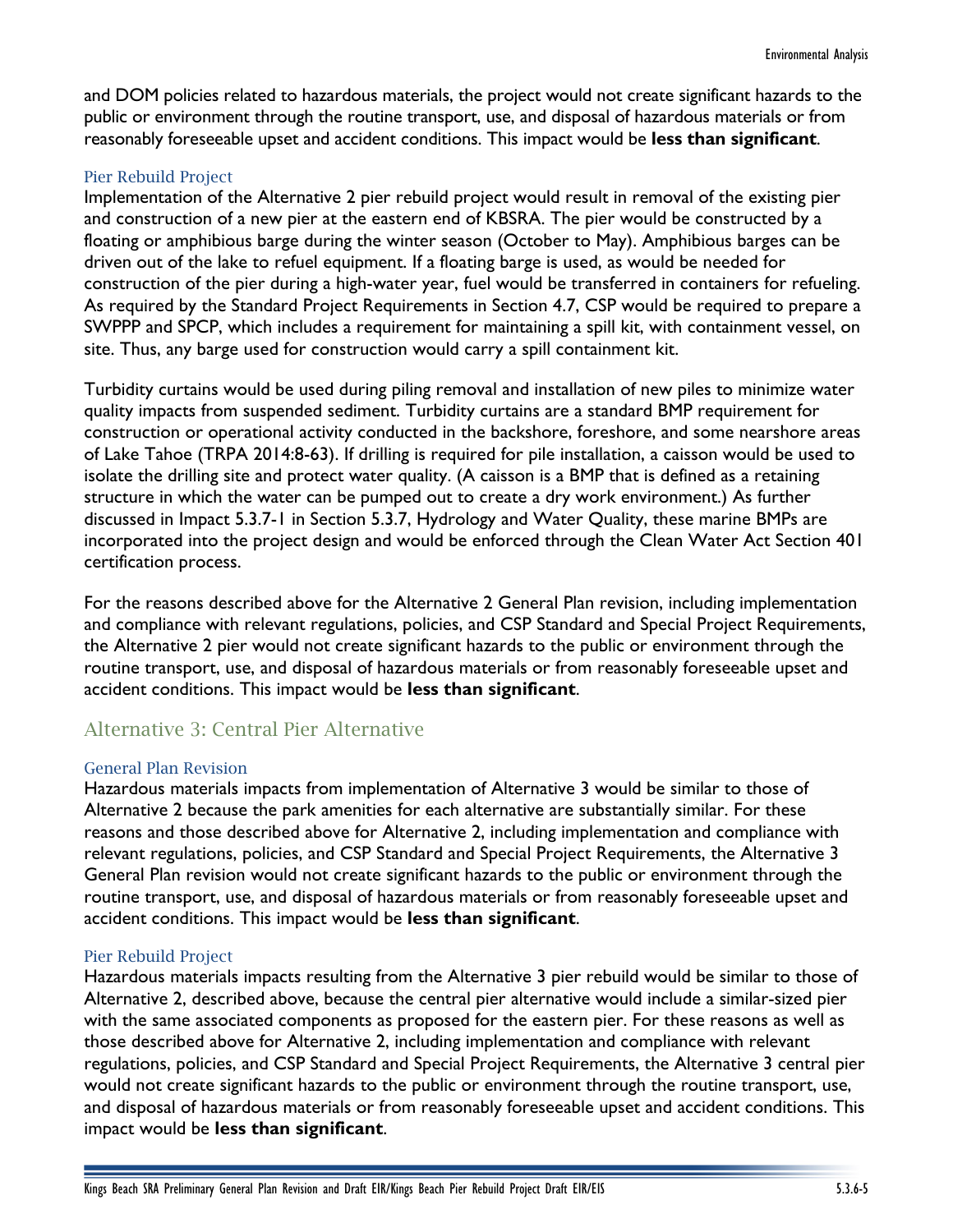# Alternative 4: Western Pier Alternative

### General Plan Revision

Hazardous materials impacts from implementation of Alternative 4 would be similar to those of Alternative 2 because the park amenities for each alternative are substantially similar. For these reasons and those described above for Alternative 2, including implementation and compliance with relevant regulations, policies, and CSP Standard and Special Project Requirements, the Alternative 4 General Plan revision would not create significant hazards to the public or environment through the routine transport, use, and disposal of hazardous materials or from reasonably foreseeable upset and accident conditions. This impact would be **less than significant**.

## Pier Rebuild Project

Hazardous materials impacts resulting from the Alternative 3 pier rebuild would be similar to those of Alternative 2, described above, because the western pier alternative would include a similar-sized pier with the same associated components as proposed for the eastern pier. For these reasons as well as those described above for Alternative 2, including implementation and compliance with relevant regulations, policies, and CSP Standard and Special Project Requirements, the Alternative 4 western pier would not create significant hazards to the public or environment through the routine transport, use, and disposal of hazardous materials or from reasonably foreseeable upset and accident conditions. This impact would be **less than significant**.

## *Mitigation Measures*

No mitigation measures are required.

# Impact 5.3.6-2: Interfere with implementation of an emergency response plan or emergency evacuation plan

Implementation of Alternatives 2 through 4 for the General Plan revision and pier rebuild project would result in construction and operation of new facilities and improvements to circulation at KBSRA. The General Plan revision includes guidelines for coordinating with the local fire department, CSP Standard and Special Project Requirements pertaining to hazards, and DOM policies for emergency response. CSP Standard and Special Project Requirements pertaining to hazards requires that emergency access to the site be maintained and requires development of a Fire Safety Plan. The new facilities at KBSRA, including improvements to circulation and the new pier, would be required to meet minimum necessary fire protection and safety requirements identified in the Uniform Fire Code and Uniform Building Code as well as meet North Tahoe Fire Protection District (NTFPD) requirements for emergency access. For these reasons, operations at KBSRA would not interfere with emergency response plan or evacuation plan. Additionally, because of the short-term nature of the construction activities and access to KBSRA would be maintained during construction, they would not interfere with use of the North Tahoe Event Center as a potential emergency operations center and would not interfere with use of SR 28 as an evacuation route. Alternatives 2 through 4 would have a **less-thansignificant** impact on interference with implementation of an emergency response plan or emergency evacuation plan. Because no action would occur under Alternative 1, the no project alternative, it would have **no impact.**

The Placer Operational Area East Side Emergency Evacuation Plan (Placer County 2015) was developed to help increase preparedness and facilitate the efficient and rapid evacuation of threatened communities in the far eastern end of the county in the event of an emergency, probably a forest fire or flood. The plan provides details regarding evacuation alerts, evacuation emergency medical services and public information, traffic control, transportation, communication, and animal services. State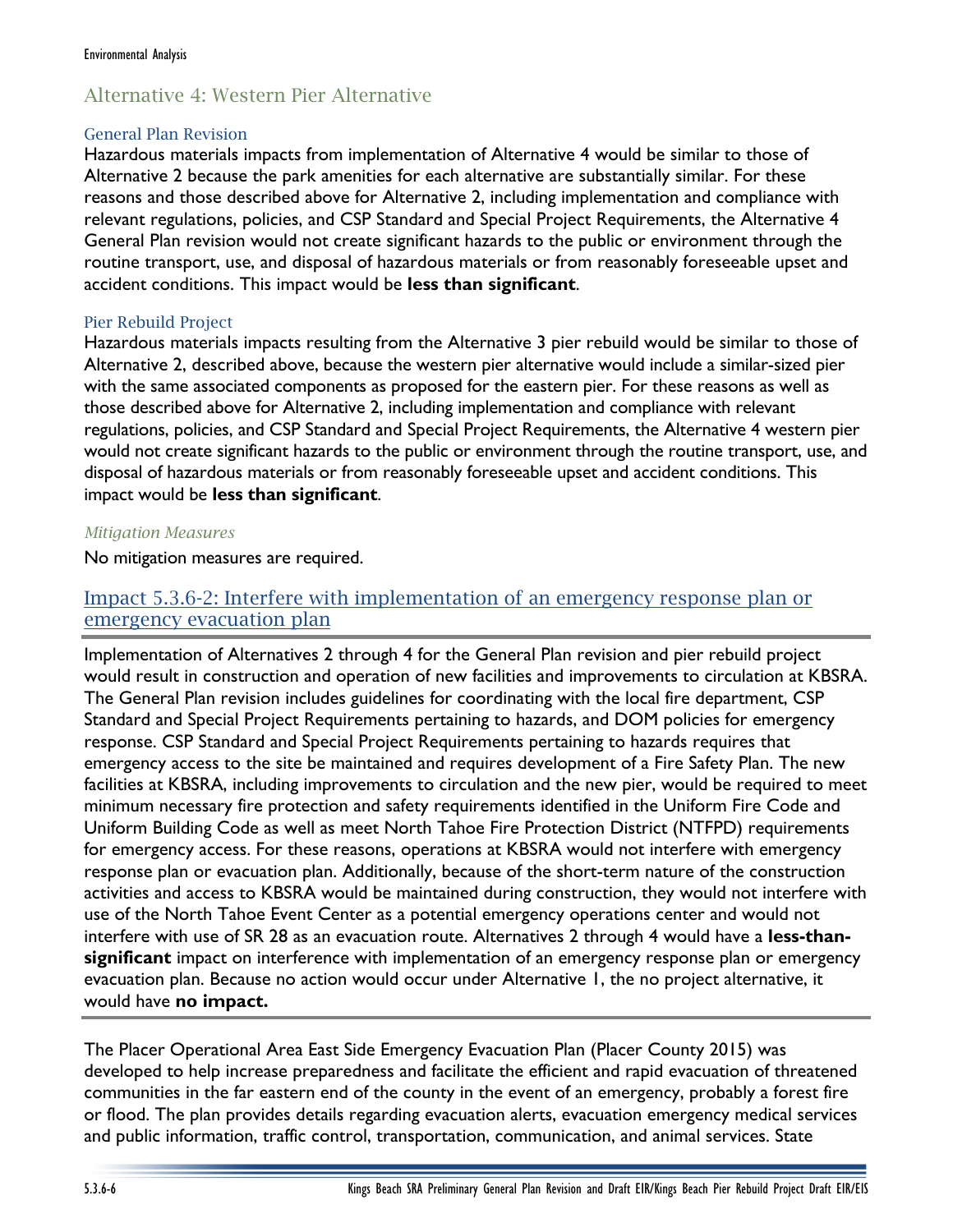Routes (SR) 28 and 267 comprise the major evacuation routes near KBSRA. The North Tahoe Event Center adjacent to KBSRA is identified as one of the five potential emergency operations centers in the Tahoe Basin portion of Placer County.

## Alternative 1: No Project

#### General Plan Revision

Because the 1980 General Plan Development Plan would remain unchanged and no upland improvements would be made under the No Project Alternative, there would be no interference with implementation of an emergency response plan or emergency evacuation plan and therefore there would be **no impact**.

#### Pier Rebuild Project

Because the existing Kings Beach pier would remain and there would be no other improvements under the No Project Alternative, there would be no interference with implementation of an emergency response plan or emergency evacuation plan and therefore there would be **no impact**.

# Alternative 2: Eastern Pier Alternative (Proposed Project)

#### General Plan Revision

Implementation of Alternative 2 would include reconfigured parking with improved on-site circulation, a new administrative office building, several new restrooms, new open lawn and stage/event areas, new east-west shared-use path through the park (i.e., waterfront promenade and sand wall) and other access improvements and features. The improvements at the entrance to the main parking lot would include improving circulation for emergency access at KBSRA. The existing emergency access point that includes removable bollards at the west end of KBSRA between the North Tahoe Event Center and Jason's would remain. A fire hydrant is located on the south side of North Lake Boulevard, northeast of the main parking lot. Implementation of the General Plan revision, including the new features, would not interfere with use of the North Tahoe Event Center as a potential emergency operations center and would not interfere with use of SR 28 as an evacuation route. As discussed in Section 5.3.10, Public Services and Utilities, emergency responders have indicated that current staffing and equipment is sufficient to serve the project (see Impact 5.3.10-7). Additionally, NTFPD has not identified any major concerns for emergency response to the project site (Conradson, pers. comm., 2017a). As part of the project, NTFPD would participate in the environmental review process by reviewing project design plans and recommending additional design features or other fire safety prevention measures, as necessary. New facilities would be constructed according to minimum necessary fire protection and safety requirements identified in the Uniform Fire Code and Uniform Building Code. Additionally, the State Fire Marshal would coordinate with the local fire authority, NTFPD, for water and fire access.

Construction of the project amenities would require access by workers and heavy equipment, delivery and stockpiling of materials, demolition and removal of debris, and other operations that, depending on the exact timing and nature of construction activities, could restrict vehicular access to and around the project site. However, the construction activities and staging areas would be located within KBSRA and would not be substantial (e.g., would not require large earthmovers or excavators); thus, impairment of emergency routes, traffic delays, or potentially preventing access to calls for service or delays in evacuation would be minimal. Because of the short-term nature of the construction activities and access to KBSRA would be maintained during construction, construction activities would not interfere with use of the North Tahoe Event Center as a potential emergency operations center and would not interfere with use of SR 28 as an evacuation route.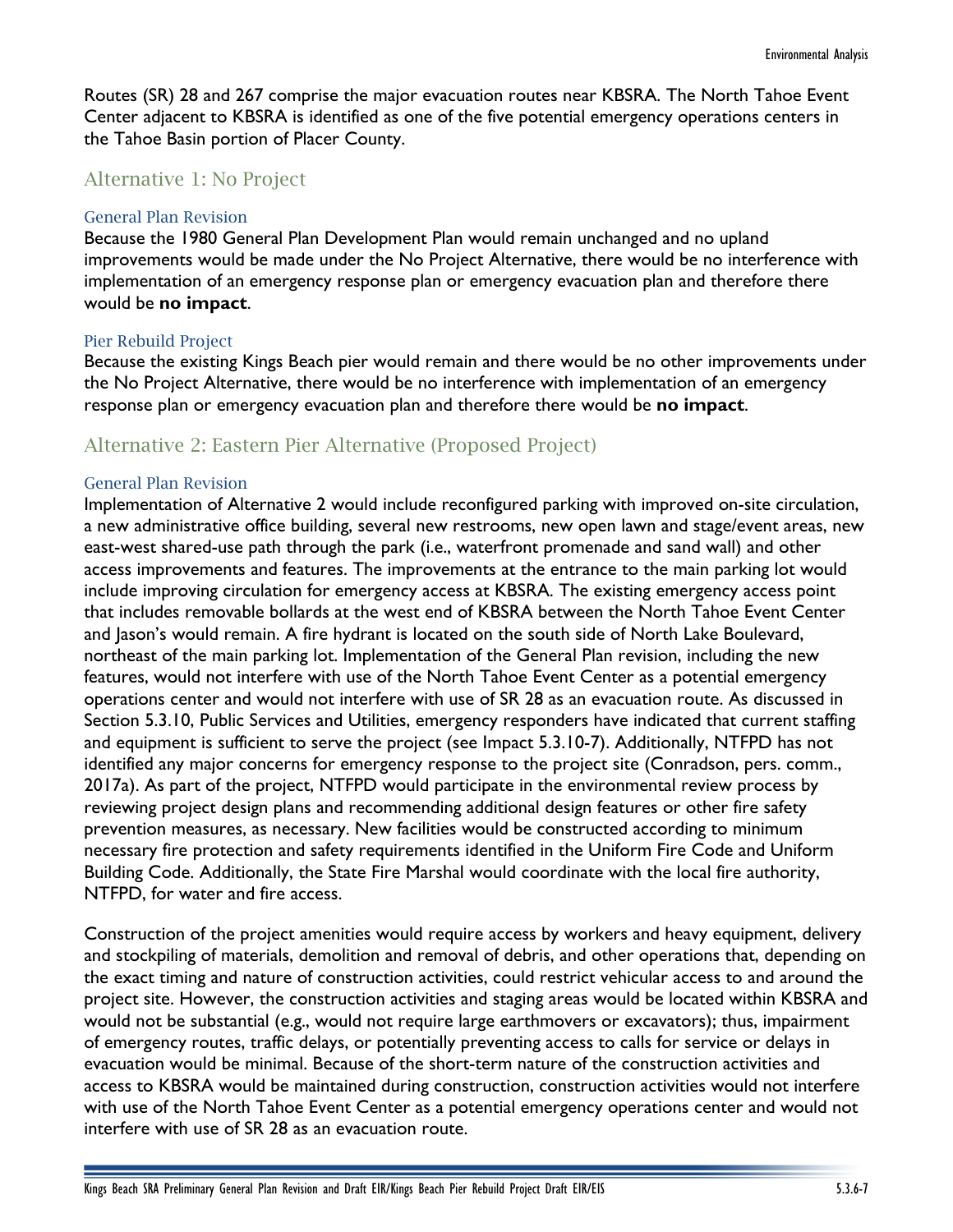The General Plan revision requires implementation of the following goals and guidelines for maintaining emergency access and providing fire protection and emergency services:

- GOAL SD11 and Guideline SD11.1 state that KBSRA will maintain access for visitors between KBSRA and surrounding areas and the emergency access route will be retained.
- GOAL OP 2 and Guideline OP 2.1 state that CSP would enter into a partnership or agreement with NTFPD to clarify management responsibilities and share resources as it relates to emergency response.

The implementation of the following policies from DOM Chapter 0300 Natural Resources would also be required:

## 0314.1.20 Emergency Response

California State Parks has also adopted the procedures and processes of the Standardized Emergency Management System (SEMS) and the Incident Command System (ICS) for handling emergencies and disasters (see DOM Chapter 1500, Standardized Emergency Management System).

During construction activities, CSP would be required to implement the mandatory CSP Standard and Special Project Requirements (see Section 4.7). With respect to implementation of these requirements, CSP would enter into partnerships or agreements with other regional and local agencies, such as NTFPD to clarify management responsibilities, share resources, and achieve goals and guidelines. A partnership or agreement with NTFPD could address emergency response and other operational needs, such as access to KBSRA. Section 4.7 also includes a special project requirement that requires emergency access to the site be maintained and requires development of a Fire Safety Plan that addresses evacuation procedures and emergency calling procedures for the California Department of Forestry and Fire Protection (CAL FIRE) and NTFPD.

Because Alternative 2 would implement the above-mentioned protection measures (included in Section 4.7, CSP Standard and Special Project Requirements) and DOM policies, improve emergency access at KBSRA, emergency responders have confirmed their ability to serve Alternative 2 development, the project would be required to demonstrate compliance with fire safety requirements and receive fire district approval prior to receiving any TRPA permits, and construction would have minimal, shortterm potential for interruption of an emergency response plan or evacuation plan, implementation of Alternative 2 would not interfere with emergency response or evacuation of the project site. This impact would be **less than significant**.

## Pier Rebuild Project

Implementation of Alternative 2 would replace the existing pier with a new, longer pier at the eastern end of KBSRA and would include a new 10-foot wide lake access point with removable bollards that allows for access by human-powered watercraft and emergency vehicles. Removal of the existing pier and construction of the new pier would occur within approximately one year from TRPA permit issuance.

With implementation of Alternative 2, the existing boat ramp would be removed and replaced with a non-motorized beach access ramp. This ramp would be constructed to meet NTFPD minimum width requirements, which is 10 feet, for emergency access to the lake (Conradson, pers. comm., 2017b). Two 10-foot wide beach access points from the promenade, one located near the North Tahoe Event Center in the western portion of KBSRA and another in the eastern portion of KBSRA, could also be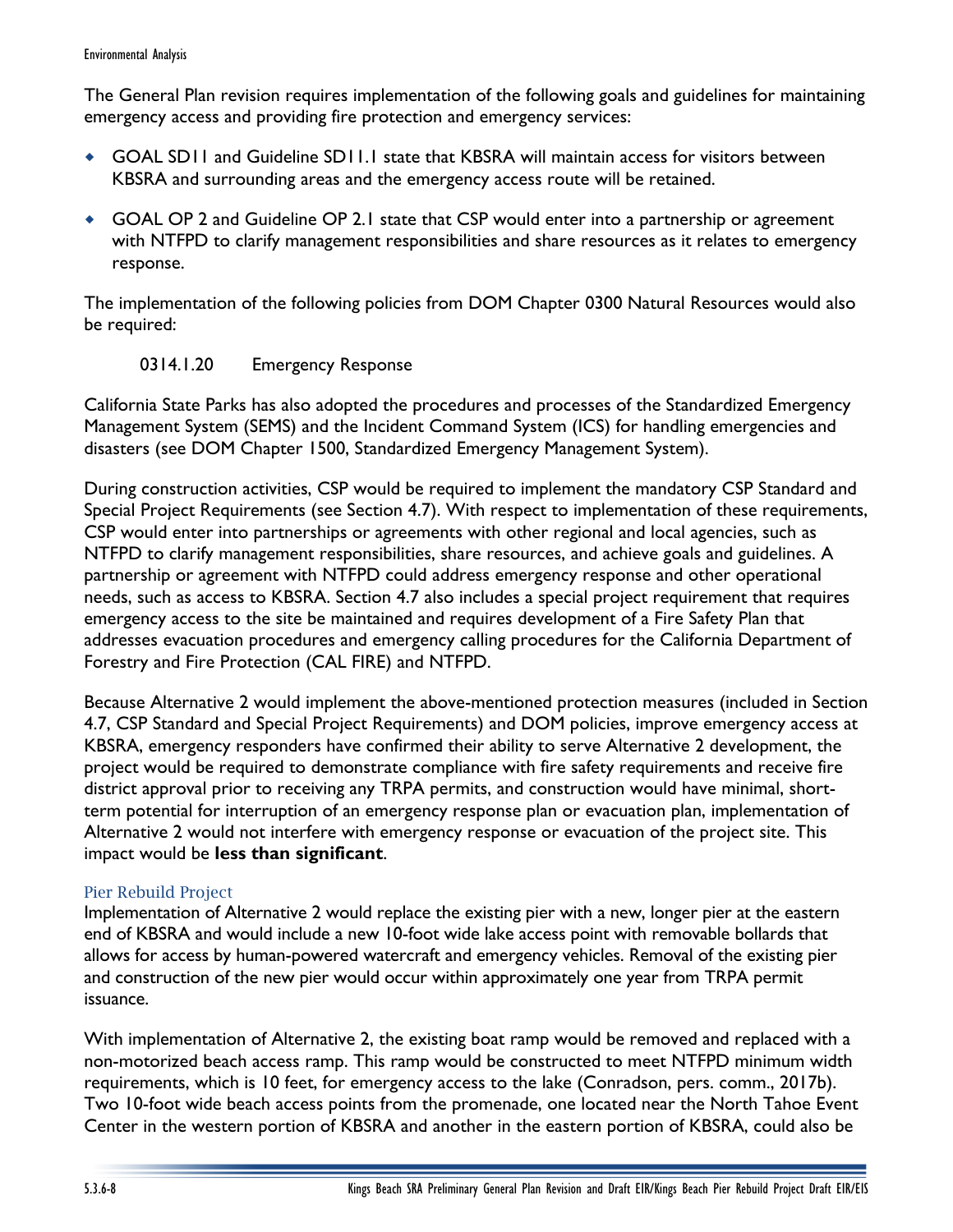utilized by emergency responders for access to the beach or lake. In 2016, TRPA revised the TRPA Code to allow for each jurisdiction around the lake to identify one Essential Public Safety Facility in the Shorezone (e.g., for launching emergency response watercraft, etc.), in addition to the U.S. Coast Guard facility located in Placer County. TRPA staff has indicated that, in general, most emergency responses on the lake are from marinas (McMahon, pers. comm., 2017). Additionally, there is a shortfall in emergency response capabilities along the east shore of the lake, but not near KBSRA. It is unlikely that KBSRA would be used as a primary location for launching an emergency response on the lake. Therefore, removal of the motorized boat launch as part of Alternative 2 would not be anticipated to interfere with emergency response on the lake.

For the reasons described above for the Alternative 2 General Plan revision, the Alternative 2 eastern pier would result in a **less-than-significant** impact on emergency access and interference with an emergency response plan or evacuation plan.

# Alternative 3: Central Pier Alternative

#### General Plan Revision

Impacts on emergency access and interference with an emergency response plan or evacuation plan from implementation of Alternative 3 would be similar to Alternative 2 because the types of park amenities that would occur with Alternative 3 would have small refinements in location or size compared to Alternative 2. For these reasons and those described above for Alternative 2, the impact from implementation of Alternative 3 on emergency access and interference with an emergency response plan or evacuation plan would be **less than significant**.

### Pier Rebuild Project

The Alternative 3 central pier would not result in substantial effects on emergency access and interference with an emergency response plan or evacuation plan like Alternative 2 described above, because the central pier alternative would include a similar sized pier with the same associated components as proposed for the eastern pier. For these reasons as well as those described above for the Alternative 2 General Plan revision, the Alternative 3 central pier would result in a **less-thansignificant** impact on emergency access and interference with an emergency response plan or evacuation plan.

## Alternative 4: Western Pier Alternative

#### General Plan Revision

Impacts on emergency access and interference with an emergency response plan or evacuation plan from implementation of Alternative 4 would be similar to Alternative 2 because the increase in park amenities that would occur with Alternative 4 would have small refinements in location or size compared to Alternative 2. For these reasons and those described above for Alternative 2, the impact from implementation of Alternative 4 on emergency access and interference with an emergency response plan or evacuation plan would be **less than significant**.

### Pier Rebuild Project

The Alternative 4 western pier would not result in substantial effects on emergency access and interference with an emergency response plan or evacuation plan like Alternative 2 described above, because the western pier alternative would include a similarly sized pier with the same associated components as proposed for the eastern pier. Additionally, Alternative 4 would extend the existing motorized boat ramp. The boat ramp extension would be modest and while it would be expected to increase the period of time that the boat ramp is open to provide emergency responders for access to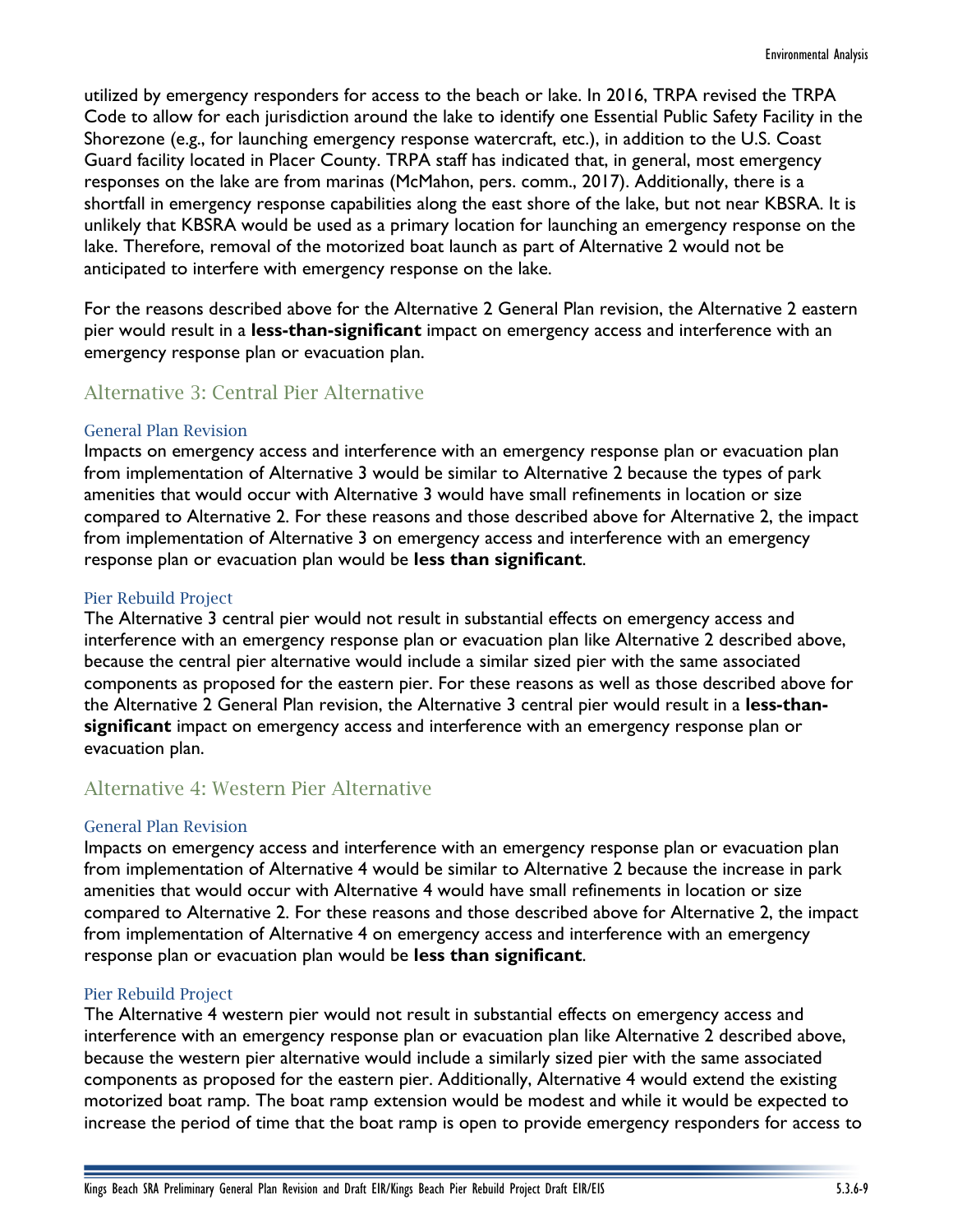the lake, it would not provide access during all lake levels. Alternative 4 would not include an additional lake access point. For these reasons as well as those described above for the Alternative 2 General Plan revision, the Alternative 4 western pier would result in a **less-than-significant** impact on emergency access and interference with an emergency response plan or evacuation plan.

## *Mitigation Measures*

No mitigation measures are required.

# Impact 5.3.6-3: Expose people or structures to wildland fire hazards

KBSRA is located within an area characterized by very high fire hazards. Implementation of General Plan revision and pier rebuild project associated with Alternatives 2 through 4 would result in minor increase in structures and visitors at KBSRA. Construction of new facilities at KBSRA would comply with state regulations, General Plan guidelines, DOM policies, and CSP Standard and Special Project Requirements for the reduction of fire risk, which include fire-resistant building materials, adequate water supply, emergency access, and fire protection measures during construction. Alternatives 2 through 4 would result in a **less-than-significant** impact with respect to exposure of people or structures to wildland fire hazards. Because no action would occur under Alternative 1, the no project alternative, it would have **no impact**.

The Tahoe Region is considered a "fire environment," because of the climate, steep topography, and high level of available fuel. The threat of catastrophic fire is a major public concern. Hazardous fuel conditions coupled with a wildland urban interface/intermix situation have resulted in an increased likelihood of ignition and high-intensity wildfire.

CAL FIRE has mapped Fire Hazard Severity Zones (FHSZs) for the entire state, including the Tahoe Region. FHSZ delineations are based on an evaluation of fuels, fire history, terrain, housing density, and occurrence of severe fire weather and are intended to identify areas where urban fires could result in catastrophic losses. FHSZs are categorized as: Moderate, High, and Very High. KBSRA is primarily characterized by Very High FHSZ with a portion of the southwest end characterized by Moderate FHSZ (CAL FIRE 2007b), which are defined as follows (CAL FIRE 2007a:13 – 14):

 Moderate: Wildland areas supporting areas of typically low fire frequency and relatively modest fire behavior or developed/urbanized areas with a very high density of nonburnable surfaces including roadways, irrigated lawn/parks, and low total vegetation cover (greater than 30 percent) that is highly fragmented and low in flammability (e.g., irrigated, manicured, managed vegetation).



General Plan Boundary Fire Hazard Severity Zone Moderate Very High

Source: CAL FIRE 2007b *KBSRA and the surrounding area are within Very High Fire Hazard Severity* 

*Zones, as mapped by CAL FIRE.*

 Very High: Wildland areas that support high to extreme fire behavior or developed/urban areas with high vegetation density (greater than 70 percent cover) and associated high fuel continuity.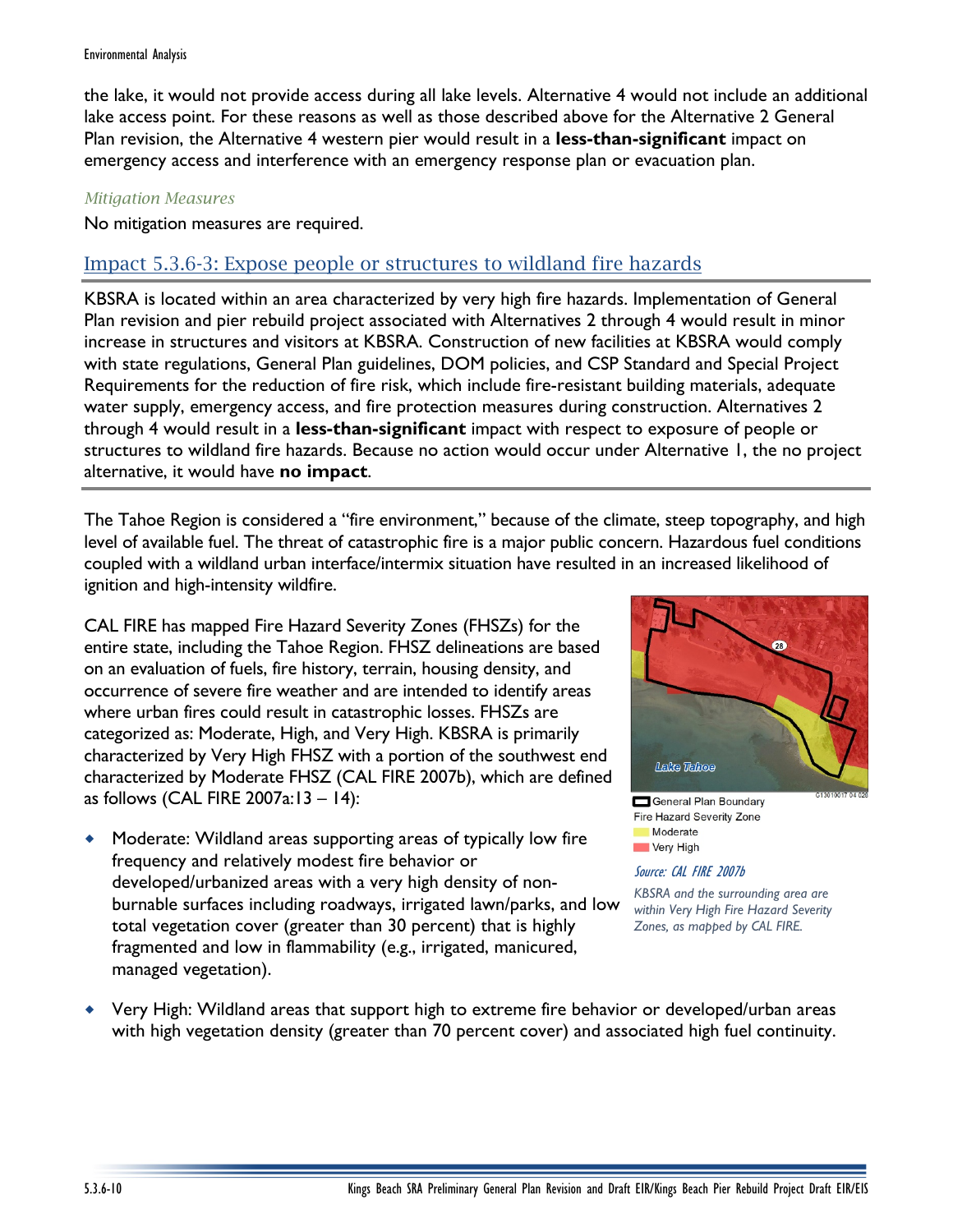# Alternative 1: No Project

#### General Plan Revision

Because the 1980 General Plan Development Plan would remain unchanged and no upland improvements would be made under the No Project Alternative, there would be no new structures or anticipated increase in visitors that would be exposed to wildland fire hazards. There would be **no impact**.

### Pier Rebuild Project

Because the existing Kings Beach pier would remain and there would be no other improvements under the No Project Alternative, there would be no new structures or anticipated increase in visitors that would be exposed to wildland fire hazards. There would be **no impact**.

# Alternative 2: Eastern Pier Alternative (Proposed Project)

### General Plan Revision

As described above, KBSRA is within a Very High FHSZ. However, KBSRA is currently developed with parking lots, paved sidewalks and picnic areas, and restrooms and is surrounded by developed uses and Lake Tahoe. Additionally, KBSRA contains minimal vegetation, limited to disturbed remnants of conifer forest dominated by Jeffrey pine and landscaping along North Lake Boulevard. An existing fire hydrant is located on the south side of North Lake Boulevard northeast of the main parking lot.

The General Plan revision is anticipated to result in a 10 percent or less increase in visitation at KBSRA, commensurate with the additional space for recreation features. Implementation of Alternative 2 would result in a new administrative office building, several new restrooms, new open lawn and stage/event areas, new east-west shared-use path through the park (i.e., waterfront promenade and sand wall) and other features. Alternative 2 would result in an increase in people and structures that could be exposed to wildland fire hazards.

Because the project site is already developed and is surrounded by urban uses, the potential for wildfire is lower than surrounding forested lands. Project construction has the potential to generate heat or sparks from construction vehicles or equipment activity that could ignite dry vegetation and cause a fire, but this would be typical of any construction project in the Tahoe Basin. Nothing about the General Plan revision improvements in particular would render them more fire-prone than any other development. Additionally, construction activities would be required to adhere to California Building Code standards for fire prevention during construction activities, which require that fire prevention practices be followed, and that basic fire suppression equipment be maintained within the development area at all times. Chapter 7A of the California Building Code specifies building materials and construction standards to be used in urban interface and wildland areas where there is an elevated threat of fire. Additionally, during construction activities, CSP's contractors would be required to implement the CSP Resource Services Standard and Special Project Requirements (see Section 4.7). The CSP Standard and Special Project Requirements related to reducing fire hazards during construction include developing a Fire Safety Plan that addresses evacuation procedures and emergency calling procedures for the CAL FIRE and NTFPD. Additionally, all heavy equipment would be required to include spark arrestors or turbo chargers (which eliminate sparks in exhaust) and have fire extinguishers on-site. Construction vehicles would park and store vehicles over a non-combustible surface to further reduce the chance of fire.

The General Plan requires implementation of the following goals and guidelines for maintaining emergency access and providing fire protection and emergency services: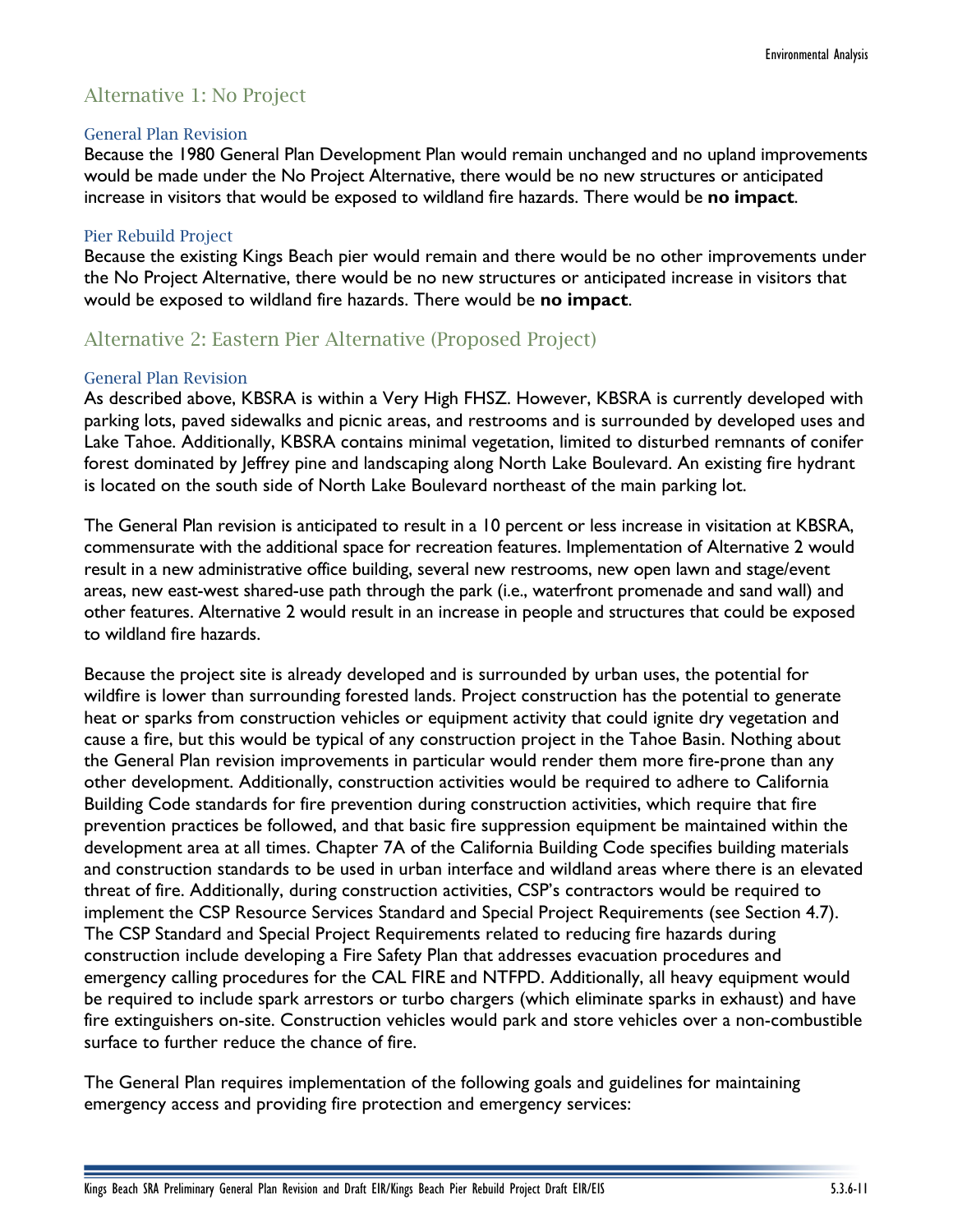GOAL OP 2 and Guideline OP 2.1 state that CSP would enter into a partnership or agreement with NTFPD to clarify management responsibilities and share resources as it relates to emergency response.

The implementation of the following policies from DOM Chapter 0300 Natural Resources would also be required:

## 0314.1.20 Emergency Response

CSP has also adopted the procedures and processes of the SEMS and the ICS for handling emergencies and disasters (see DOM Chapter 1500, Standardized Emergency Management System).

Alternative 2 would increase the number people and structures (i.e., comfort stations and administrative building) at KBSRA as compared to existing conditions. The project would be subject to state regulations, General Plan guidelines, DOM policies, and CSP Standard and Special Project Requirements for the reduction of fire risk, which include fire-resistant building materials, fire resistantlandscaping, and adequate water supply and emergency access. Additionally, either CSP or its contractors would be required to consult with NTFPD to ensure that all fire protection measures (e.g., emergency access, adequate water supplies) required by existing regulations and policies are incorporated into the design of the new facilities. For these reasons, the potential exposure to very high fire hazards for an increase in structures and the number of people at KBSRA would be reduced. This impact would be **less than significant**.

## Pier Rebuild Project

Implementation of the Alternative 2 eastern pier alternative would replace the existing pier with a longer pier. Similar to the new facilities that would be constructed with Alternative 2 General Plan revision, removal of the existing pier and construction of the eastern pier would be required to implement General Plan GOAL OP 2 and Guideline OP 2.1, DOM Policy 0313.2.1.1.1, and CSP Standard and Special Project Requirements related to maintaining emergency access, providing fire protection and emergency services, and reducing risk of fire. Additionally, the pier rebuild project would be required to comply with state and local regulations to minimize fire hazards. For these reasons and the reasons described above for the Alternative 2 General Plan revision, the potential exposure to very high fire hazards for an increase in the number of people or structures at KBSRA would be reduced. This impact would be **less than significant**.

# Alternative 3: Central Pier Alternative

## General Plan Revision

The potential for an increase in exposure of people or structures to wildland fires from implementation of Alternative 3 would be like Alternative 2 because the anticipated increase in visitors at KBSRA would be similar to Alternative 2 and the types of park amenities that would occur with Alternative 3 would have small refinements in location or size compared to Alternative 2. For these reasons and those described above for Alternative 2, the impact from implementation of Alternative 3 on the potential for an increase in exposure of people or structures to wildland fires would be **less than significant**.

### Pier Rebuild Project

The potential for an increase in exposure of people or structures to wildland fires from implementation of Alternative 3 would be like Alternative 2 because the anticipated increase in visitors at KBSRA would be similar to Alternative 2 and the central pier alternative would include a similar sized pier with the same associated components as proposed for the eastern pier. For these reasons and those described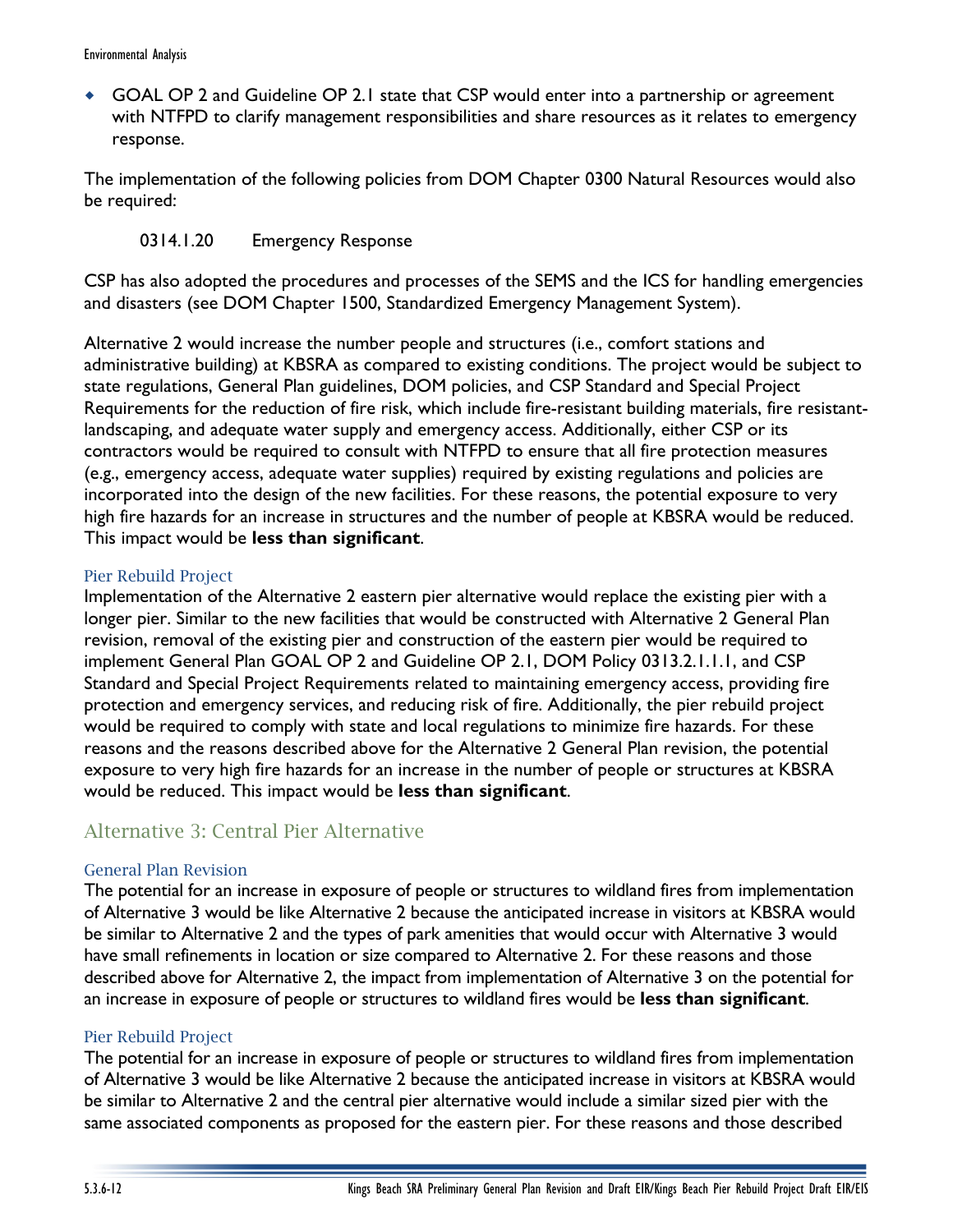above for Alternative 2, the impact from implementation of Alternative 3 on the potential for an increase in exposure of people or structures to wildland fires would be **less than significant**.

## Alternative 4: Western Pier Alternative

#### General Plan Revision

The potential for an increase in exposure of people or structures to wildland fires from implementation of Alternative 4 would be like Alternative 2 because the anticipated increase in visitors at KBSRA would be similar to Alternative 2 and the types of park amenities that would occur with Alternative 4 would have small refinements in location or size compared to Alternative 2. For these reasons and those described above for Alternative 2, the impact from implementation of Alternative 4 on the potential for an increase in exposure of people or structures to wildland fires would be **less than significant**.

#### Pier Rebuild Project

The potential for an increase in exposure of people or structures to wildland fires from implementation of Alternative 4 would be like Alternative 2 because the anticipated increase in visitors at KBSRA would be similar to Alternative 2 and the western pier alternative would include a similar sized pier with the same associated components as proposed for the eastern pier. For these reasons and those described above for Alternative 2, the impact from implementation of Alternative 4 on the potential for an increase in exposure of people or structures to wildland fires would be **less than significant**.

#### *Mitigation Measures*

No mitigation measures are required.

# Cumulative Impacts

The General Plan revision and pier rebuild project associated with Alternatives 2 through 4 would involve the storage, use, disposal, and transport of hazardous materials to varying degrees during construction and operation. Impacts related to these activities with these alternatives are considered less than significant because the storage, use, disposal, and transport of hazardous materials and accidental release of hazardous materials are extensively regulated by various federal, state, and local agencies, such as Cal/OSHA, DTSC, California Highway Patrol, and Caltrans. Construction of cumulative projects is also required to comply with the Clean Water Act Section 401 certification process, which requires that a SWPPP and SPCP be prepared before construction begins. It is assumed that those agencies and applicants involved with the cumulative projects would implement and comply with these existing hazardous materials regulations. Therefore, significant hazards to the public would not occur. Because these laws and regulations would also apply to each related cumulative project, this impact would be considered a **less-than-significant** cumulative impact.

The General Plan revision and the pier rebuild for Alternatives 2 through 4 would result in a minimal increase in number of structures and visitors at KBSRA, which is already developed and is surrounded by existing urban development but identified as an area of very high fire hazard severity zone (CAL FIRE 2007b). Implementation of these alternatives would also result in improvements in circulation and access at KBSRA that would be beneficial for fire protection and emergency services. Temporary construction activities at KBSRA could result in minor impairment of emergency routes or traffic delays associated with access by workers and heavy equipment to KBSRA and would be minor. Construction equipment used for implementation of Alternatives 2 through 4 are anticipated to be stored on-site to minimize the number of trips and potential traffic disruption that could be associated with heavy equipment entering and leaving the site during construction periods. These alternatives, and other nearby cumulative projects, would be required to meet federal, state, and local requirements for reduction of fire risk, such